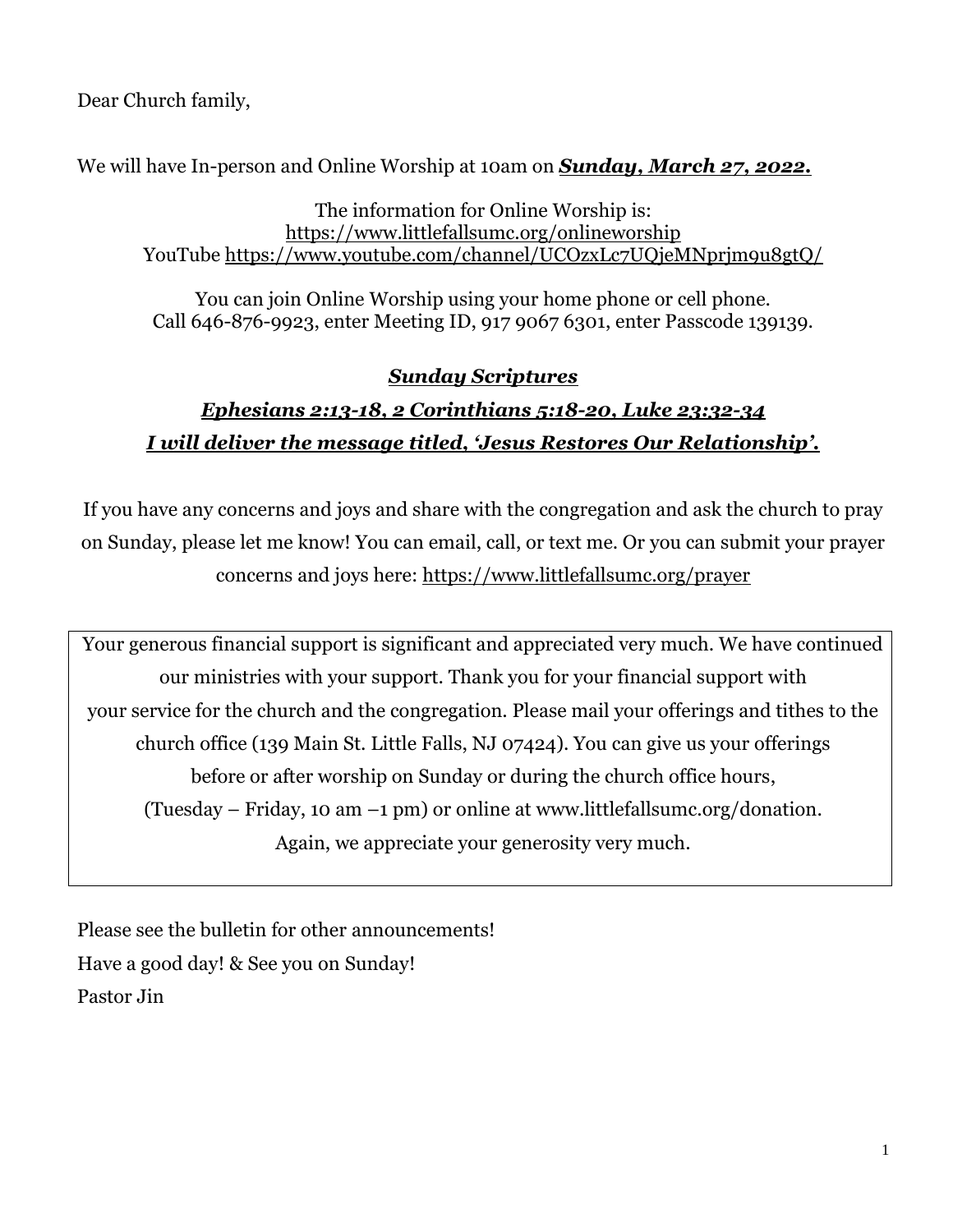**Little Falls United Methodist Church**

**Worship Bulletin**

## **Fourth Sunday in Lent**

**March 27, 2022 - Sunday Worship: 10 AM**



**139 Main Street, Little Falls, NJ 07424 Office Phone: (973) 256-0993 Website: [www.LittleFallsUMC.org](http://www.littlefallsumc.org/) Email: [Info@LittleFallsUMC.org](mailto:Info@LittleFallsUMC.org)**

*"A Welcoming Community of Faith, Hope, Mission and Outreach Sharing Christ's Love" "Making Disciples of Jesus Christ for the Transformation of the World"*

**"I appeal to you therefore, brothers and sisters, by the mercies of God, to present your bodies as a living sacrifice, holy and acceptable to God, which is your spiritual worship." (Romans 12:1)**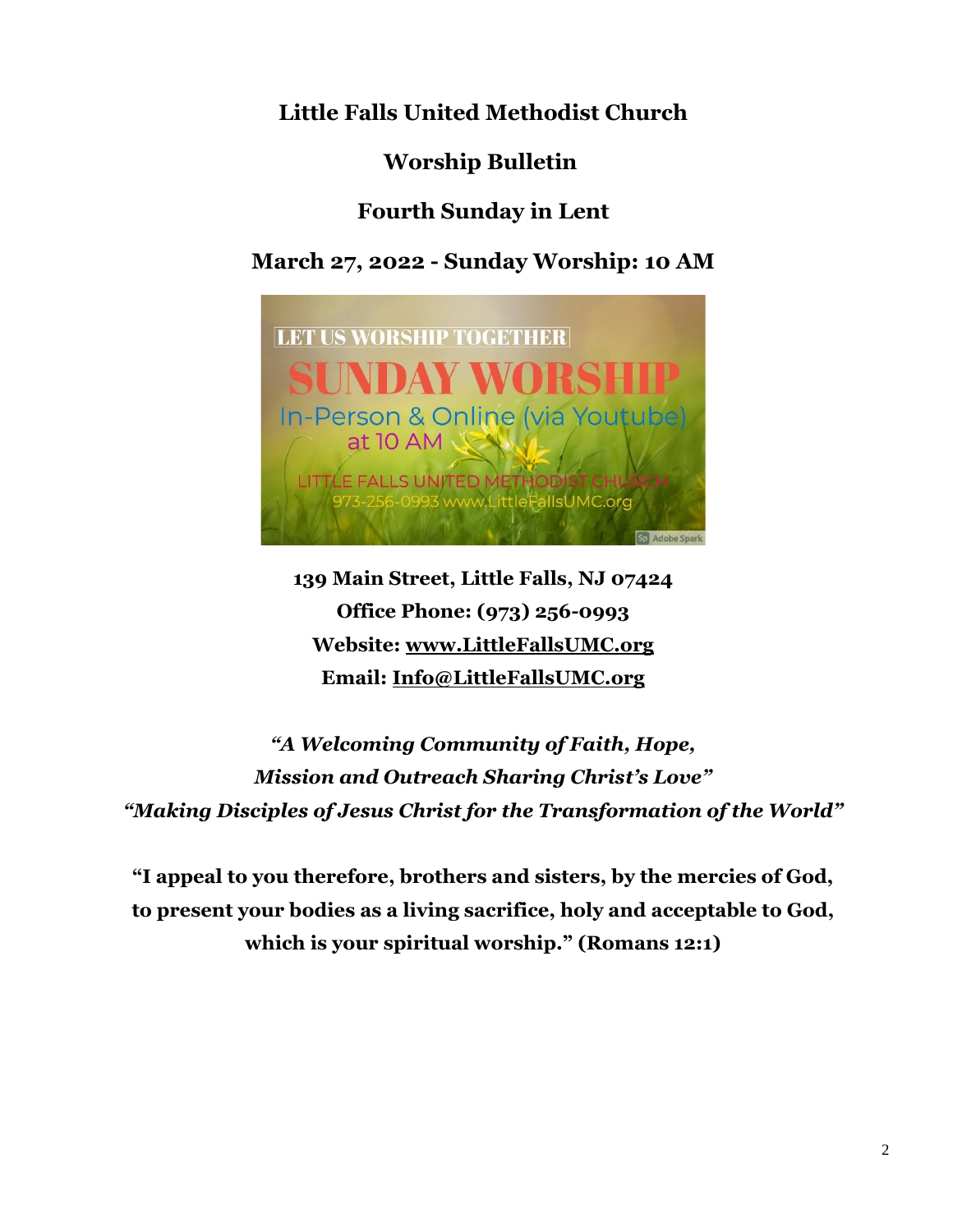## *Called to Praise*

### ⭻**Prepare your heart and body for Worship**

### **Welcome & Greeting**

#### ⭻**Call to Worship**

Leader: Come, let us celebrate the forgiving, reconciling love of God. **All: For once we were lost and felt so far away; now we have been found and welcomed home.** Leader: Know that God's love is lavished upon you forever. **All: We rejoice at the news of forgiveness and hope!** Leader: Come, let us celebrate and praise the God of Love. **All: AMEN!**

⭻**Praise Song** *O How I love Jesus* **UMH 170**

Verse 1 There is a name I love to hear I love to speak its worth It sounds like music in my ear The sweetest name on earth

Chorus O how I love the Jesus O how I love the Jesus O how I love the Jesus Because he first loved me

Verse 2 It tells me of a Saviour's love Who died to set me free It tells me of His precious blood The sinner's perfect plea

Verse 3 It tells of One whose loving heart Can feel my deepest woe Who in my sorrow bears a part That none can bare below

#### **Children's Time** *Joseph's Colorful Robe 2* **Genesis 37**

Joseph had a dream. He told his family, "We were bundling grain from the field. Your bundles of grain bowed down to mine. Then Joseph had another dream. He said, "This time, the sun and moon and eleven stars were bowing down to me." His father asked, "Does this mean our family will bow down to you someday?" The brothers were even more angry. They threw Joseph into a dry well. Along came some traders. The brothers sold Joseph to them as a slave.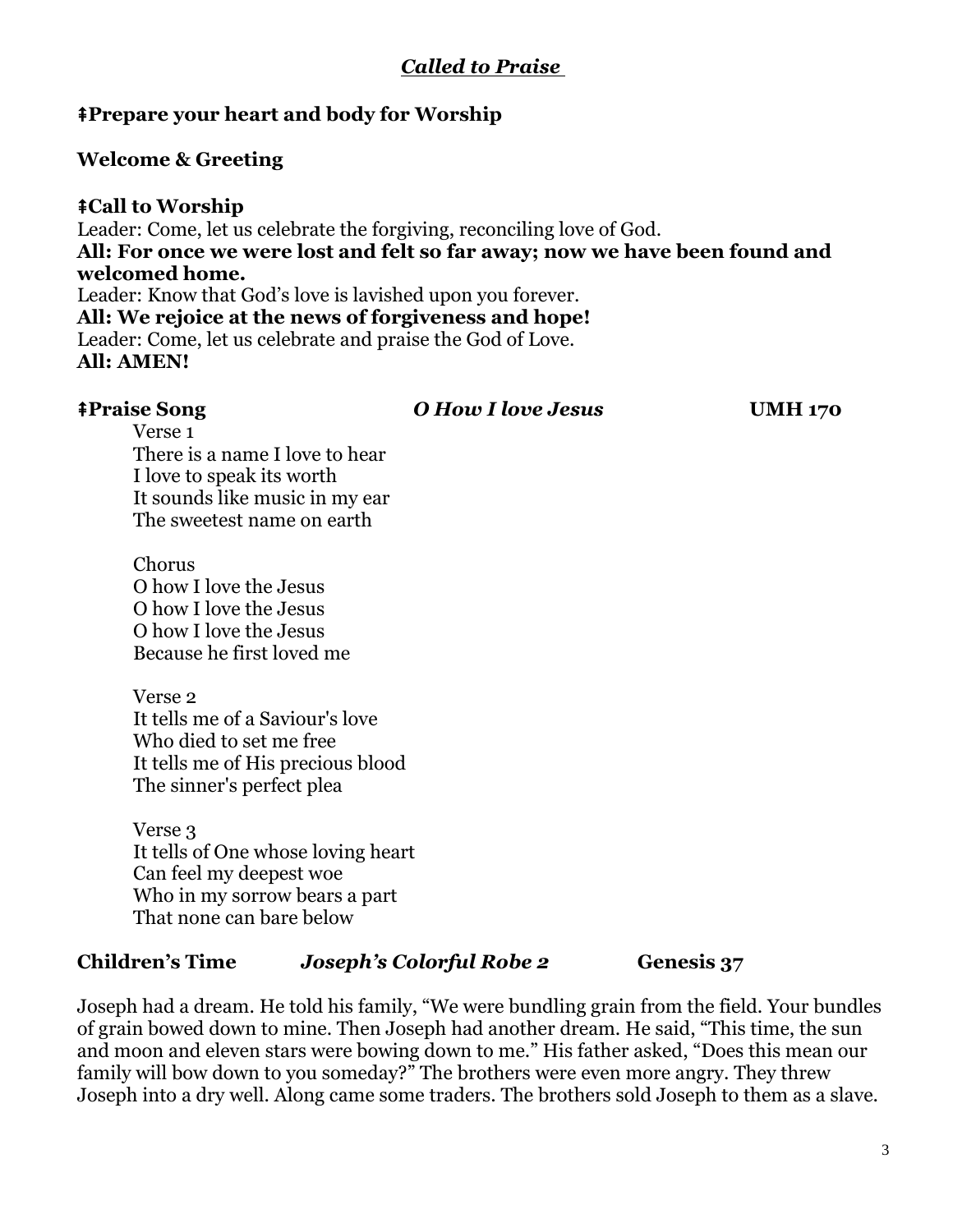They lied to their father and said Joseph had been killed by a wild animal. But God was with Joseph.

## **Announcements**

- We have '**In-Person' Worship in the Sanctuary** and **'Online Worship'** at 10 am on *Sunday, March 27, 2022.* You can choose In-person worship or Online worship to worship with us.
- We highly recommend you to wear a mask during in-person Worship to protect one another. We are following the CDC guideline to protect everyone.
- The Worship Bulletin will be sent to you by email (most people) or mail (those who cannot access email). You can see the bulletin on the church website,

## <https://www.littlefallsumc.org/onlineworship>

- You can join our online worship via YouTube or Facebook for Online Worship. Type "Little Falls United Methodist Church" in searching window on Youtube or Facebook. You can use the link below to join in Online Worship. YouTube<https://www.youtube.com/channel/UCOzxLc7UQjeMNprjm9u8gtQ/>
- You can join the Online Worship by your phone. Call 646-876-9923 and enter the Meeting ID, 917 9067 6301 and  $#$  Key and then press  $#$  key again! Passcode 139139.
- **Altar Flowers** Thank you to **Ken Griffin** for providing the altar flowers for Sunday Service. If you would like to offer the altar flowers, please contact Janet (973) 896-8936 [\(ladyteddy@aol.com\)](mailto:ladyteddy@aol.com).
- **Prayer Concerns & Joys** Please email Pastor Jin (jkim@littlefallsumc.org) if you would like to share your concerns and joys with the congregation. Pastor Jin will lift up the names in the order of prayer in our worship.

## • **Holy Week & Easter Sunday Services**

- $\circ$  Psalm Sunday at 10 am on April 10<sup>th</sup>.
- $\circ$  Maundy Thursday Service at 7 pm on April 14<sup>th</sup>.
- $\circ$  Good Friday Service at 7 pm on April 15<sup>th</sup>.
- $\circ$  Easter Sunrise Service at Church Front Yard at 6 am on April 17<sup>th</sup>.
- $\circ$  Easter Sunday Worship Service at 10 am on April 17<sup>th</sup>.
- **Lent Bible Study** We will have the Lent Bible Study on *Wednesday, April 6 at 7:00 pm and April 13 at 7:30 pm.* We will study the book, *Witness at The Cross***.** Please sign up for the class and a copy of the book. The sign-up sheet is on the table in the Narthex.
- Let's Help Ukraine With God's compassion, we want to help Ukraine in two ways, Monetary Donation and Collecting Items, such as medical items and Baby items. For detail, please contact Melissa D. for monetary donation or Janet D. for collecting items.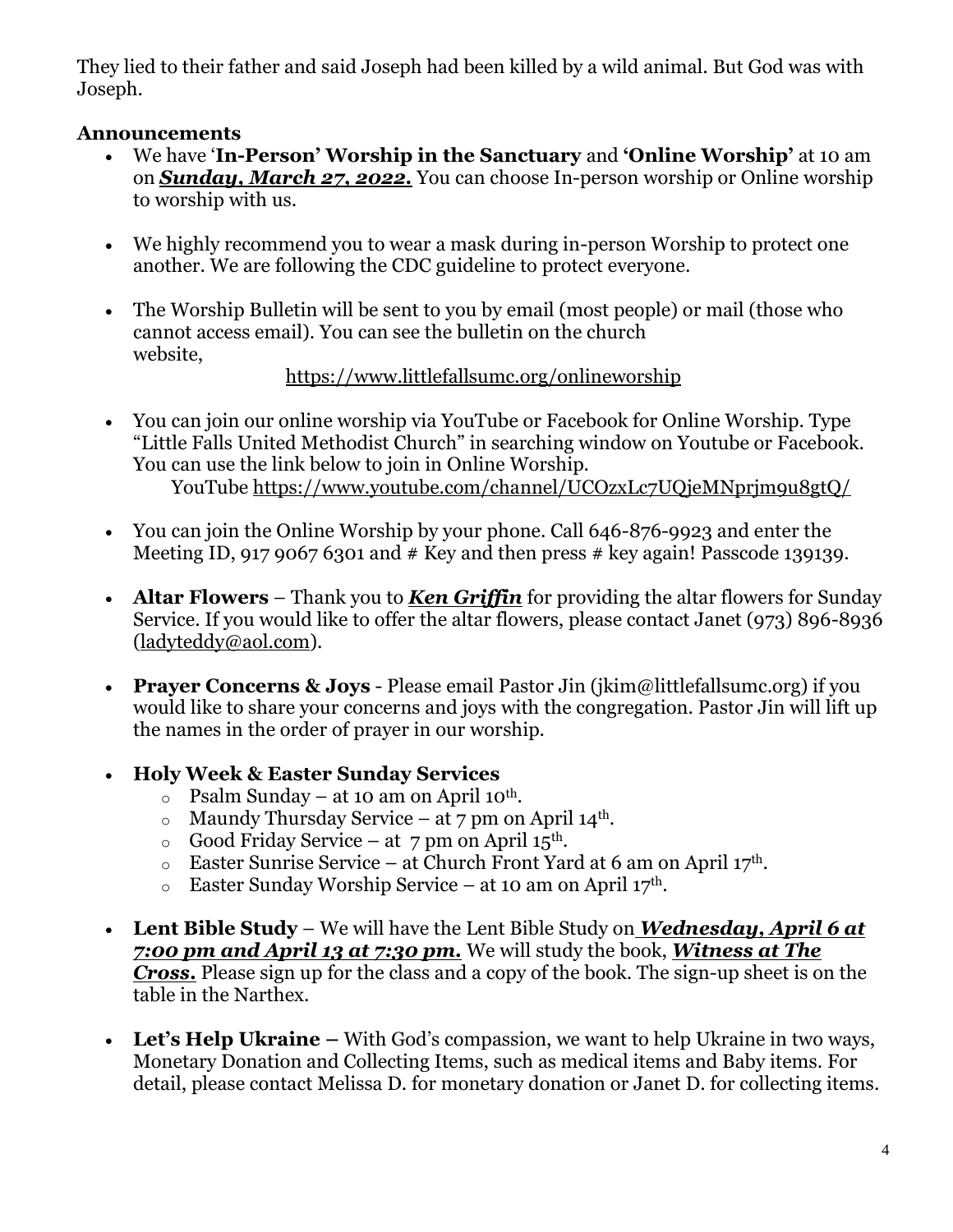- **Baked Potato Dinner!** Thank you for joining us! Special Thanks for the team who worked on this fundraising event.
- **Easter Flower Sale!** Order forms are available and due back by Sunday, April 10 the latest. You can easily place your order online. Call the church office if you need help with online orders.
- **UMW Victorian Tea & Auction!** UMW will hold the annual Victorian Tea & Auction at Noon on *Saturday, April 23.* Tickets will go on sale in March at \$20 per person. If you have any questions, please contact Melissa (201) 452-7759 or [melissadowning82@gmail.com](mailto:melissadowning82@gmail.com) or Lorraine (973) 641-2695 or [lordecaprio@yahoo.com](mailto:lordecaprio@yahoo.com)
- **Church Forum** We concluded "Church Forum for Church ministry" with the last meeting. The team will present the accomplishment through the church forum. We will begin another church forum for the church ministry on *Saturday, April 30th* as the initial meeting. Let's work on God's ministry together!
- **Kids For Christ** We change the day and the time for KFC. The next meeting will be held on **Thursday, April 7 th** at 5pm to 6:30pm. KFC is a program for children. We will have KFC every first and third Thursday of the month. Please encourage children to join KFC.
- **Treasured Memories** "Treasured Memories" is a grief group for those who have lost their loved ones. The ongoing meeting is held in Lee Lounge at 7pm on every *2nd Wednesday of the month.* Contact Allison for details (973) 800-4152.
- **The Unity Circle** is collecting gloves, hats, scarves, and mittens to help people. Please join the ministry by putting the times in our snowman box. Please see Betty Caceres for more information. **Thank you for your support!**
- **Online Donation** Online donation is available now. Please visit the church website and click 'Donation.' The link is here: [www.LittleFallsUMC.org/donation.](http://www.littlefallsumc.org/donation)
- **Shoprite Gift Card** If you want to buy a Shoprite gift card, please contact Pete (973) 595-5765 or [\(detroit50@aol.com\)](mailto:detroit50@aol.com).
- **Kohl's Gift Card** If you want to buy a Kohl's gift card, please contact Allison.
- **AmazonSmile Program**  Please choose Little Falls UMC as your charity organization at https://smile.amazon.com. All services and prices will be the same and Amazon will donate 0.5% of your purchase to the church.
- Your financial support and generosity are greatly appreciated and essential for our church ministry and mission. Please consider sending your tithes and offerings to Little Falls UMC (139 Main St. Little Falls, NJ 07424). You can send your offerings and tithes to the church every week. Or you can send offerings and tithes for a month with a check. Thanks again for your generosity again!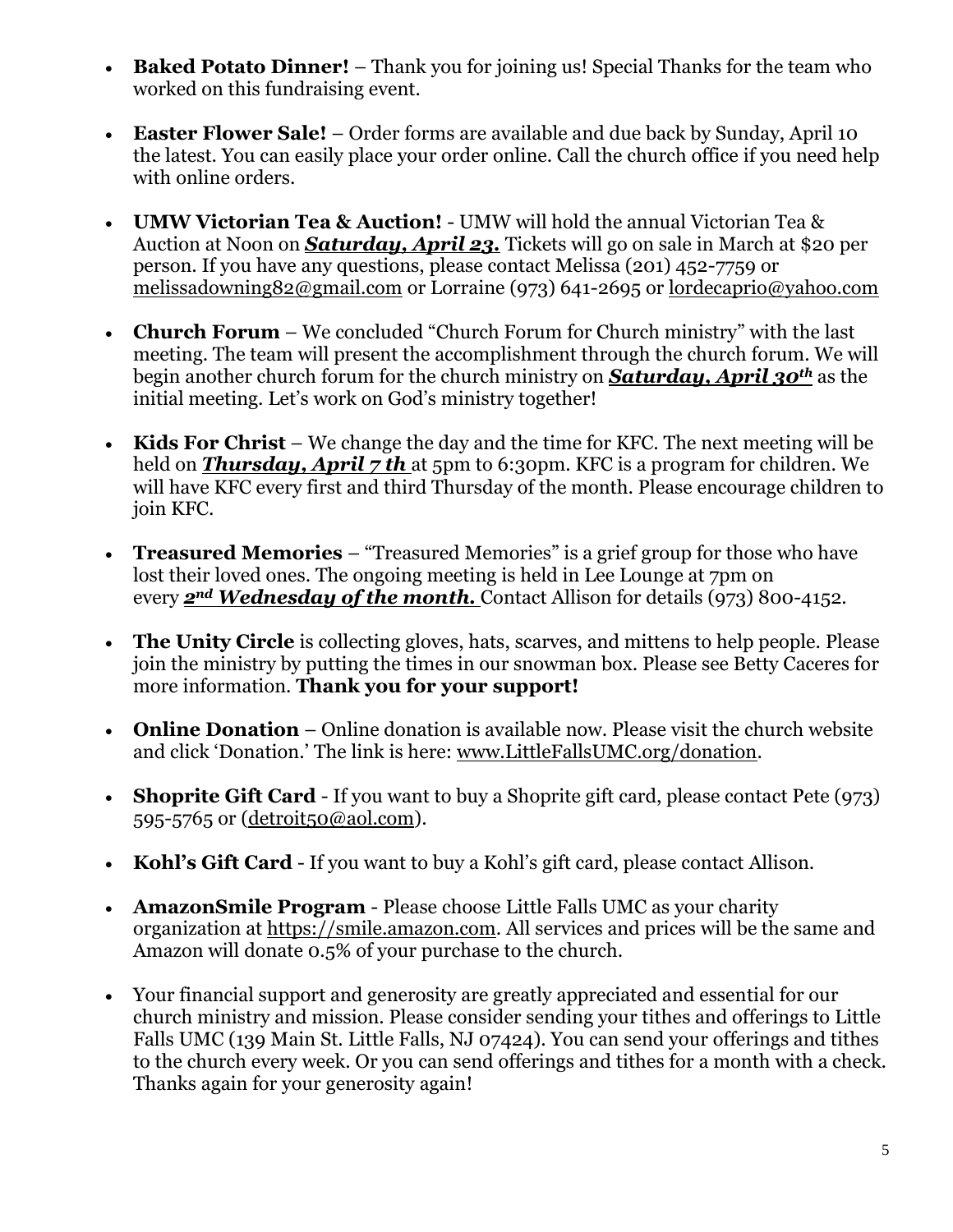- **LFUMC FOOD PANTRY ITEMS NEEDED** Many families depend on the Food Pantry on a regular basis. The Pantry needs the following non-perishable items; canned vegetables, peanut butter, jelly, adult/children's cereal, pasta & sauce, instant potatoes/rice, tuna, chicken, sardines, fruit, apple sauce, juice, and granola bars.
- **SOCKS FOR SOULS** *Do your feet get cold?* Please help Unity Circle to provide new or gently used socks to the homeless. There is a constant need. Please drop off your socks in the large white sock in the Narthex.
- **Ongoing Collection** UMW also collects postmarked stamps, can pull tabs, Box Tops for Education, and the front of greeting cards. Items are donated to different charities and organizations.

### ⭻**Hymn of Prayer** *Open Our Eyes* **TFWS 2086**

Open our eyes, Lord, we want to see Jesus, To reach out and touch Him, and say that we love Him. Open our ears, Lord, and help us to listen, Open our eyes, Lord, we want to see Jesus.

Open our hearts, Lord, that we might receive You, Open our spirits, and teach us to worship. Open our lips, Lord, and teach us to praise You, Open our eyes, Lord, we want to see Jesus.

### **Pausing for Silent Prayer and Confession**

**Prayers of the People (Response: God, in Your Mercy, hear our prayers.)**

Gracious Lord, we have set aside this day to celebrate One Great Hour of Sharing, a time in which we can offer our help and our substance for the work of your kingdom in helping others. We have created a special day for this offering, yet you would have us adopt this attitude of sharing all of our days. Bring us to the understanding of the joy of sharing all that we have with others; of reaching out to others in compassion and love as you have done for us. We hear the words of scriptures about the Hebrew people who had wandered long in the wilderness. They were fed on the manna which you provided for them; at last they were able to provide for themselves. Help us to realize that you have given us all that we need to be those who would bring peace and hope to others. Let us place our trust in you so that our sharing is a reflection of your forgiving and reconciling love. In Jesus Christ, we offer this prayer. AMEN.

## **The Lord's Prayer**

*Our Father, who art in heaven, hallowed be thy name, thy kingdom come, thy will be done, on earth, as it is in heaven. Give us this day our daily bread. And forgive us our trespasses, as we forgive those who trespass against us. And lead us not into temptation, but deliver us from evil, for thine is the kingdom, and the power, and the glory, forever. Amen.*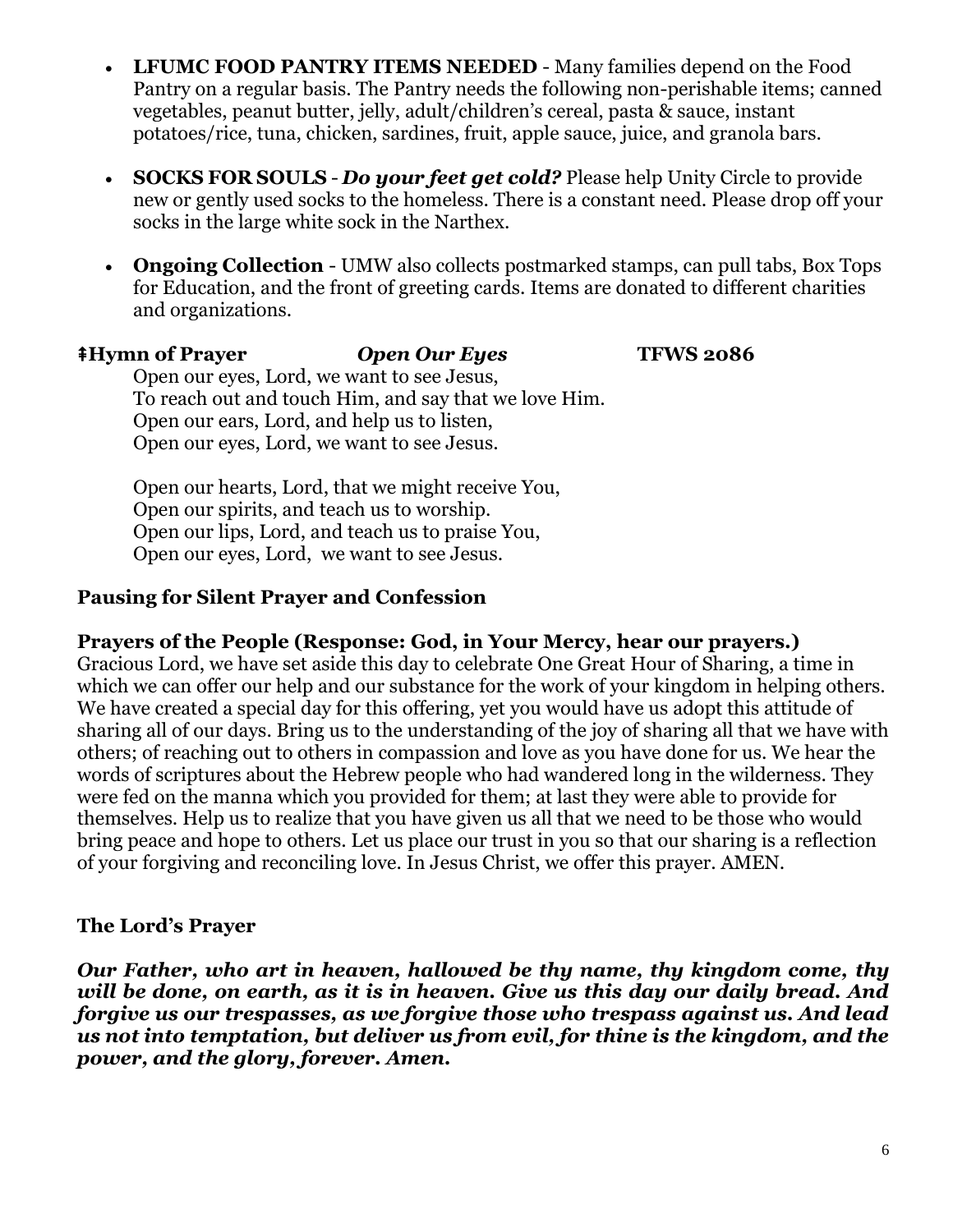## *Called to the Word*

### **Prayer for Illumination**

**Leader:** Lord, open our hearts and minds by the power of your Holy Spirit, that, as the Scriptures are read and your Word proclaimed, we may hear with joy what you say to us today. **All: Amen**

#### **NT Lesson**

#### **Ephesians 2:13-18**

**<sup>13</sup>** But now in Christ Jesus you who once were far off have been brought near by the blood of Christ. **<sup>14</sup>** For he is our peace; in his flesh he has made both groups into one and has broken down the dividing wall, that is, the hostility between us. **<sup>15</sup>** He has abolished the law with its commandments and ordinances, that he might create in himself one new humanity in place of the two, thus making peace, **<sup>16</sup>** and might reconcile both groups to God in one body through the cross, thus putting to death that hostility through it. **<sup>17</sup>** So he came and proclaimed peace to you who were far off and peace to those who were near; **<sup>18</sup>** for through him both of us have access in one Spirit to the Father.

#### **2 Corinthians 5:18-20**

**<sup>18</sup>** All this is from God, who reconciled us to himself through Christ, and has given us the ministry of reconciliation; **<sup>19</sup>** that is, in Christ God was reconciling the world to himself, not counting their trespasses against them, and entrusting the message of reconciliation to us. **<sup>20</sup>** So we are ambassadors for Christ, since God is making his appeal through us; we entreat you on behalf of Christ, be reconciled to God.

#### *This ends the NT Lessons. Let us turn to the Gospel Lesson. Please stand, if able.*

#### **Gospel Lesson Luke 23:32-34**

**<sup>32</sup>** Two others also, who were criminals, were led away to be put to death with him. **<sup>33</sup>** When they came to the place that is called The Skull, they crucified Jesus there with the criminals, one on his right and one on his left. [[**<sup>34</sup>** Then Jesus said, "Father, forgive them; for they do not know what they are doing."]] And they cast lots to divide his clothing.

This is the word of God for the people of God. **All: Thanks be to God.**

#### **Message** *Jesus Restores Our Relationship* **Rev. Jin Kook Kim**

Good morning, Church Family! I hope you had a blessed week in Christ. We are in Lent, and today is the fourth Sunday in Lent. I pray that you fully participate in the Lenten season by meditating on Jesus' sacrificial love and participating in Jesus' passion. Our meditation and participation help us to realize God's grace and Jesus' love in our hearts deeply and make us praise God and give thanks to God. Let us meditate on Jesus' love on the cross whenever we see the Lenten wrist band. Also, let us try to participate in Jesus' passion with prayers and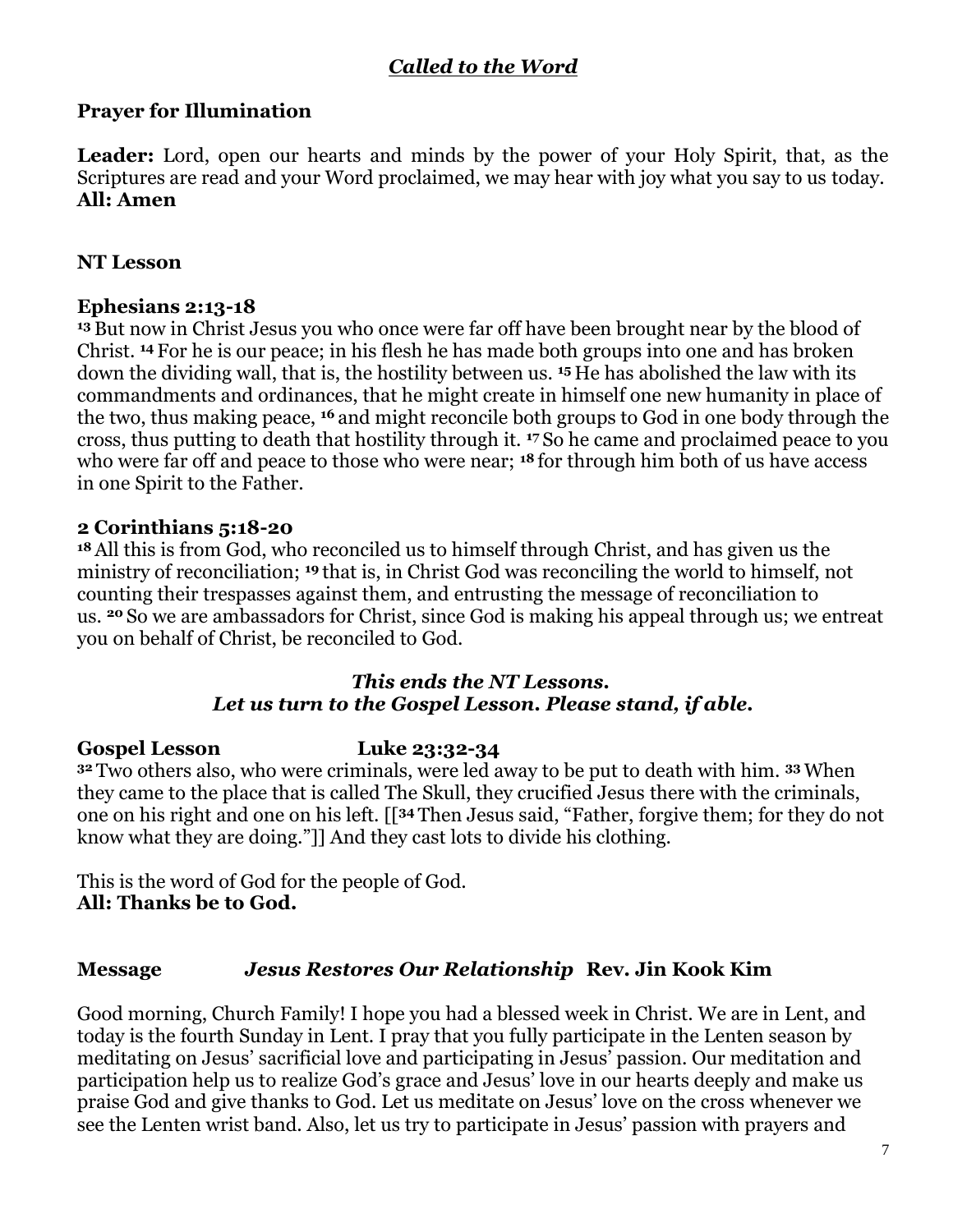grateful hearts. It is not late to plan or begin something for meditation or participation. You can make the Lenten season meaningful this time. We still have half of the Lenten season.

One of the parents' roles is intercession for their kids when they fight. My wife and I become intercessors for my kids when they fight. When a kid makes a mistake, and the other gets angry or cries, we ask the kids to say sorry and the other to accept the apology. And let them give a hug and say, "I love you." If both kids make mistakes, we let them say what they did wrong and ask them to say sorry to each other, hug each other, and say, "I love you." That worked when they were younger but now, not always. They sometimes don't accept the other's apologies but say, "I am not ok." and go somewhere. Sometimes they don't want to say "Sorry," pointing out the other's mistakes. That makes us be hard to help them to reconcile. They are still young kids, so the situation does not last long. They usually reconcile their relationship and get back to playing together.

How about adults? It is usually hard to reconcile when you break your relationship with others by your fault or when the other breaks your relationship with the one by one's fault. It is hard for people to reconcile their relationships. And it is harder to help people to reconcile their relationship as an intercessor when your friends or family members break their relationships. Reconciliation is a good word. However, it is hard to see or try. It is very hard to reconcile a broken relationship.

One of the meanings of Jesus' sacrificial love on the cross is the restoration of relationship, reconciliation. God always wants to be in a relationship with us. God created human beings in God's image to be in relationship with us. God didn't create us as puppets or programmed robots. God gives us God's characteristics to be in relationship with God. And God loves us so much. However, we often break our relationship with God by committing sins. We often push God away from us by committing sins. We get ourselves from God by committing sins. We build a wall higher between God and us by committing sins. We see that in the Bible a lot. From the story of Adam and Eve who disobeyed God's will and broke their relationship with God. The people of Israel betrayed God many times, committing sins, and broke the relationship. It is always human beings who break the relationship with God. And God still wants us to get back to being in relationship with God as we know one of Jesus' parables, the story of the prodigal son.

Jesus restored our relationship with God through his sacrificial love on the cross. He became an intercessor between God and us. As we read the Gospel lesson, Jesus prayed to God for those who crucified him, saying, "Father, forgive them; for they do not know what they are doing." Jesus asked God to forgive them although he was in great pain on the cross by them. Jesus became the intercessor for them for God's forgiveness and the reconciliation of their relationship with God. Jesus gave up his life for us to reconcile our relationship with God. He not only prayed but also gave up his life for our relationship with God. Through his sacrificial love, Jesus lets us get back to God when we get away from God by committing sins. Through his cross, Jesus broke the walls that we made between God and us by committing sins. Jesus restored our relationship with God. Colossians 1:21-22 describes that well. "Once you were alienated from God, and you were enemies with him in your minds, which was shown by your evil actions. But now he [Jesus] has reconciled you by his physical body through death, to present you before God as a people who are holy, faultless, and without blame."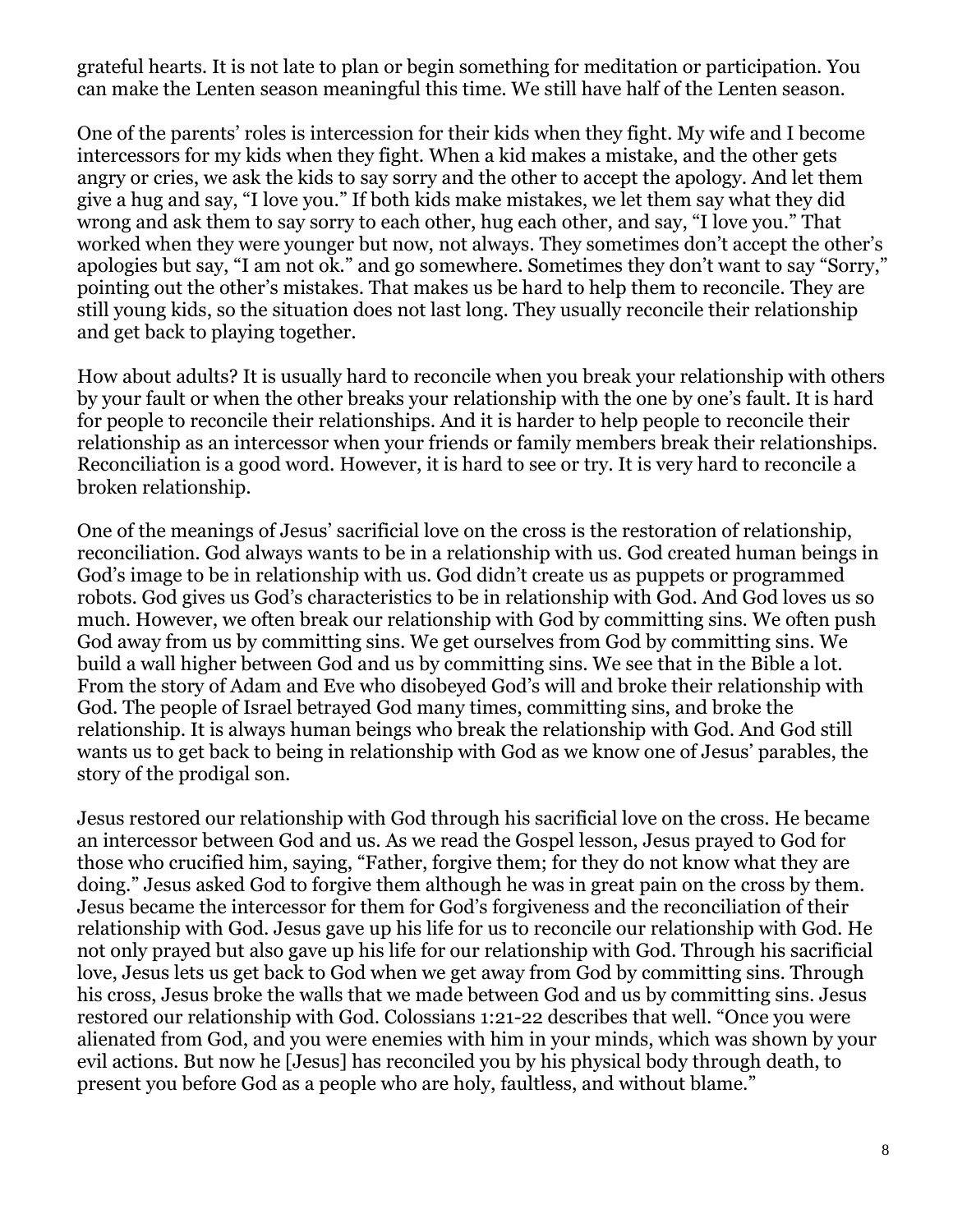### Church family,

We couldn't restore our relationship with God by ourselves, but Jesus could, and he restored our relationship with God for us, giving up his life on the cross. Our restored relationship with God is worthy because the cost is Jesus' life. Let us give thanks to Jesus for his sacrificial love and the restoration of our relationship with God. Let us keep our restored relationship with God in our faith journey.

Let us consider how important our relationship with God is in our life journey in the light of Jesus' death on the cross for that. Our relationship with God is very important as much as the worth of Jesus' life. That is why he died on the cross for our relationship with God.

We can see in the Bible that there are two important relationships: first, our relationship with God, and second, our relationship with one another. As we can see, the ten commandments talk about the two relationships. The first four comments are to have a good relationship with God: don't put other gods before God, don't make any image or other things to bow down, don't use God's name in vain, and keep the sabbath. The next six commandments are for our relationship with one another: honor your parents, don't kill, don't commit adultery, don't steal, don't bear false witness, and don't covet others'. God wants us to have a good relationship with God and a good relationship with one another among us because all people are God's children whom God loves so much.

Jesus wants us to restore our relationship with others. In Matthew 5:23-24, Jesus says, "So when you are offering your gift at the altar, if you remember that your brother or sister has something against you, leave your gift there before the altar and go; first be reconciled to your brother or sister, and then come and offer your gift." Church family, I know it is not easy for us to reconcile our broken relationships with others. However, I hope we try to reconcile our relationship with others if we are a broken relationship with others as Jesus gave up his life for us and our relationship with God. Let us try. If we caused a broken relationship, let us go to them and ask for their forgiveness. If others caused a broken relationship, let us ask God to give us the heart of forgiveness and approach them to forgive them. In these ways, we can follow Jesus' will and life in our lives, and we will have the benefit of a restored and reconciled relationship with others.

Moreover, God wants us to serve others to restore their relationship with God and others. "All this is from God, who reconciled us to himself through Christ, and has given us the ministry of reconciliation; we are ambassadors for Christ since God is making his appeal through us; we entreat you on behalf of Christ, be reconciled to God." (2 Cor. 5:18, 20) Jesus became an intercessor between God and us and among us. And now, we are ambassadors for Christ who restores our relationship with God and people. Let us serve people to restore their relationship with God and people. As Jesus makes peace in us, let us make peace in the world throughout our lives and ministries. Amen.

## *Called to Share*

## **Response to Our Generous God**